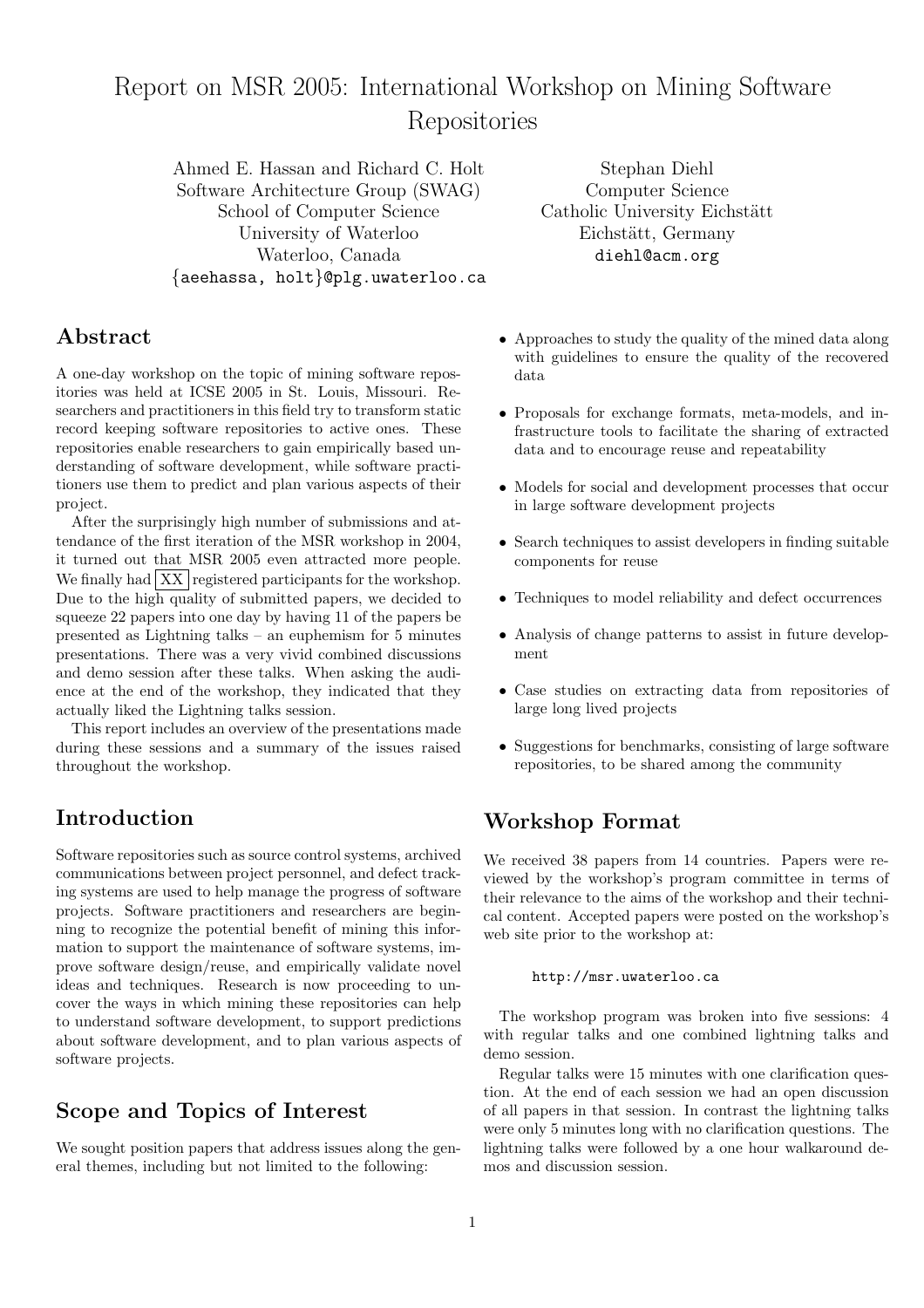## Workshop Sessions

### Session 1: Evolution and Change Patterns

The papers in this session investigated how changes occur in evolving software systems and how to deal with the huge amounts of data. Neamtiu et al. used abstract syntax trees to identify changes and found that change increases with depth. Williams et al. recovered system specific function usage patterns from the change history. In a case study Fischer et al. looked at the operating system BSD and its offspring to see how the evolution of product families differs from that of single programs. Finally, by looking at the evolution of code clones Kim and Notkin characterized different kinds of clones and found that there are actually good clones.

### Session 2: Defect Analysis

In general defect analysis is concerned where bugs come from and where they go and how well we can predict them. Sliwerski and Zimmermann tried to identify changes that induce later fixes, i.e. a change to correct a previous buggy change. In particular they found, that such changes more frequently occur on Fridays. Görg and Weißgerber developed a method to automatically detect incomplete refactorings. Some of the incomplete refactorings that they found lead to compilable programs, but do not preserve the semantics.

#### Session 3: Education

While most of the other papers were looking at archives of medium to large open source programs, the papers in this session applied mining to student programs to allow teachers to shadow students' progress. Spacco et al. investigated how warnings of different static analyzes predict exceptions raised when testing the program. Mierle et al. extracted various quantitative measures from 200 CVS archives of student projects and tried to relate these with grades. Surprisingly, no predictors stronger than simple lines-of-code were found.

### Session 4: Lightning Talks

The talks in this session were divided into four themes:

4a) Text Mining Ohba and Gondow suggested to mine for concept keywords in identifiers to relate bug reports and source code. In a case study Ying et al. found different kinds of Eclipse comments that start with TODO and argued that these and other source code comments provide important information: "Someone left a note for you in the code". Hayes et al. undertook a pilot study to examine the impact of analyst decisions on the final outcome of the text mining process.

4b Software Changes and Evolution Kim et al. developed a taxonomy of function signature change kinds and analyzed 8 open source software systems to see how often each of these change kinds occurred.

Ratzinger et al. identified two bad change smells, i.e. bad practices of how to change code, and showed in a case study that these can be used to find bad smells in the source code.

In their case study Antoniol et al. apply two techniques from signal processing, namely Linear Predictive Coding and Cepstral analysis, to identify files whose sizes similarly evolve over time.

4c) Process and Collaboration VanHilst et al. argue that mining software repositories provides useful process metrics without adding overhead to the process ifself.

Huang and Liu applied social network analysis to divide modules into conceptual kernel and non-kernel modules, as well as developers into core and none-core teams.

Huang and Liu received the Lightning award for the best presentation in this session.

4d) Taxonomies and Formal Representations Two different taxonomies were proposed: Kagdi et al. proposed a taxonomy based on technical aspects, e.g. the kinds and granularity of mining, whereas German et al. also considered the context, i.e. who applies the mining and why is it used. Hindle and German designed a query language to extract information from software repositories. Their language is based on a formal model of repositories consisting of four entities: authors, modification request, revisions, and files.

### Session 5: Integration and Collaboration

Robles and González-Barahona combined various sources of data to map the different identities used by a developer in one or more open source projects to a single person.

Ohira et al. developed a graph-based tool to analyze and visualize the relationship among projects and developers at SourceForge. They found that about 66 percent of all projects had only one developer.

Conklin et al. reported about a repository for researchers to store and share meta-data (developer names, platforms, licence types, etc. ) extracted from general repositories like SourceForge, GNU Savannah and the like.

### 1 Conclusions

Tools and approaches were presented that help to identify potential bugs, who are the core-team members of a project, or how to reuse a specific part of program code. The techniques applied ranged from classical data mining to signal processing. In the discussions the question of what are the underlying heuristics and are they valid, was raised several times. Also privacy issues were discussed a lot: although the archives are publicly available, should we make our mining results also publicly available as they often provide condensed information about individual developers.